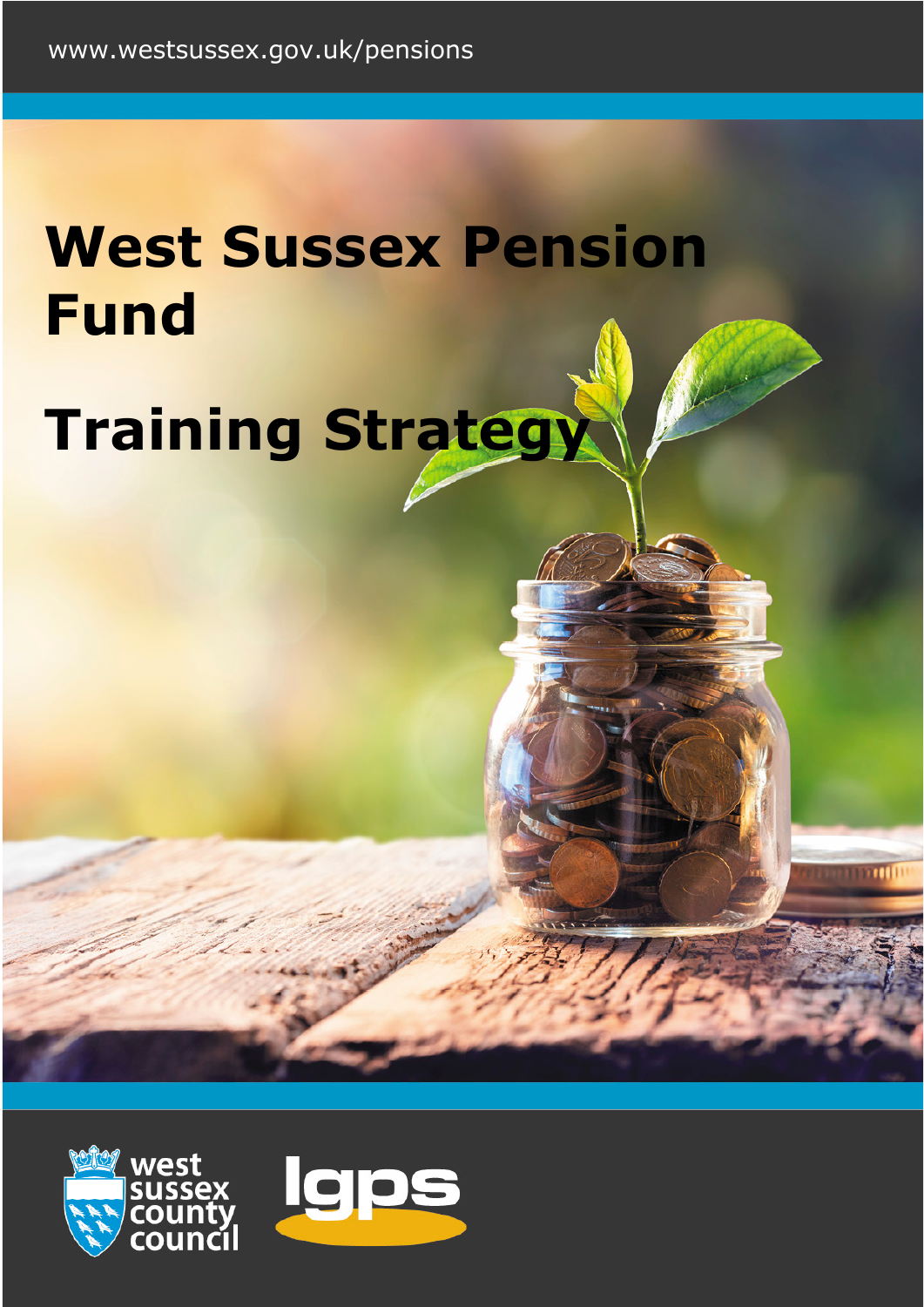# **Training Strategy**

This is the training strategy for the West Sussex Pension Fund.

The training strategy is established to aid the Pension Committee and Pension Advisory Board members in performing and developing personally in their individual roles and to equip them with the necessary skills and knowledge to act effectively in line with their responsibilities. This is in the context of:

The Pensions Regulator's Code of Practice relating to the requirements of the knowledge and understanding of the Pension Advisory Board (see Annex 1 for more information).

The Knowledge and Skills Framework developed by CIPFA (see Annex 2 for more information).

Guidance covering the knowledge and understanding of the Pension Advisory Board issued by the Scheme Advisory Board (SAB) (see Annex 3 for more information).

Although the legal requirements in relation to the Pension Advisory Board are more stringent than any obligations enforceable on Pension Committee members or Officers, the expectation is that the same knowledge and understanding requirements should apply. Therefore this strategy applies equally.

This strategy was approved by the Pension Committee on July 2021 and is effective from that date. This strategy is expected to be appropriate for the long-term but it will be reviewed annually, and if necessary, more frequently to ensure it remains accurate and relevant.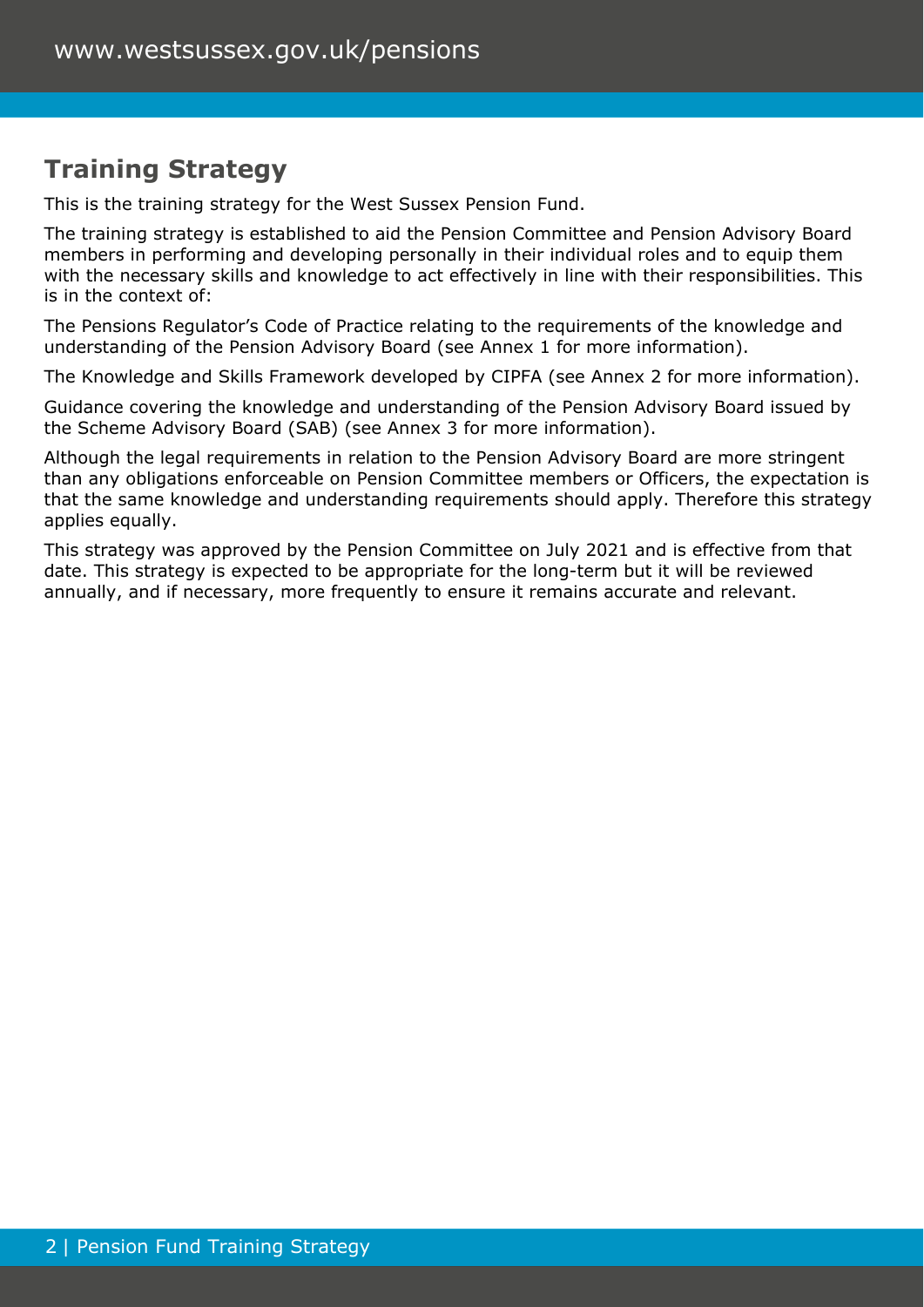## **Background**

It is appropriate for the Pension Fund to establish and maintain policies and arrangements for acquiring and retaining knowledge and understanding to support Pension Advisory Board, Pension Committee and Officers. The responsibility for ensuring that a framework is developed and implemented is ultimately the Scheme Manager, supported by Finance Manager – Pension Fund Governance.

Notwithstanding the above, it is ultimately the members' responsibility to ensure that they have the appropriate degree of knowledge and understanding to enable them to properly exercise their function as a member of the Committee or Board.

It is also a requirement that to maintain the Funds professional investor status under MiFID II that all Committee members attend regular training events and conferences, ensuring their investment knowledge is up to date.

# **Strategy Objectives**

The West Sussex Pension Fund's objectives relating to knowledge and skills are to:

- a. Ensure that the Pension Fund is managed and its services delivered by people who have the appropriate knowledge and expertise;
- b. Ensure the Pension Fund is effectively governed and administered; and
- c. Ensure decisions are robust, are well founded and comply with regulatory requirements or guidance from the Pensions Regulator, the Scheme Advisory Board and the Secretary of State for Communities and Local Government.

To assist in achieving these objectives, the County Council will aim for full compliance with the areas of knowledge and understanding set out by the Pensions Regulator in their Code of Practice (No. 14) and CIPFA Knowledge and Skills Framework. Attention will also be given to the guidance issued by the Scheme Advisory Board and guidance issued by the Secretary of State. Members of the Pension Committee, members of the Pension Advisory Board and Officers require a knowledge and understanding of:

- The **relevant Pensions Legislation** including LGPS Regulations and any other regulations governing the LGPS;
- Public Sector **governance** including responsibilities delegated by West Sussex County, the roles and responsibilities and duties of the scheme manager and other committees and effective decisions in the management of the Pension Fund including risk assessments / management and risk registers.
- The fundamental requirements relating to **financial markets and pension fund investments** including investment performance, risk management and the Investment Strategy Statement;
- The **operation and administration** of the Pension Fund including any document recording policy / scheme-approved policy about the administration of the Pension Fund2 and Pensions Accounting and Auditing Standards;
- **Actuarial methods, standards and practices** and controlling and monitoring the funding level including the Funding Strategy Statement; and
- Pensions Services **procurement and relationship management**;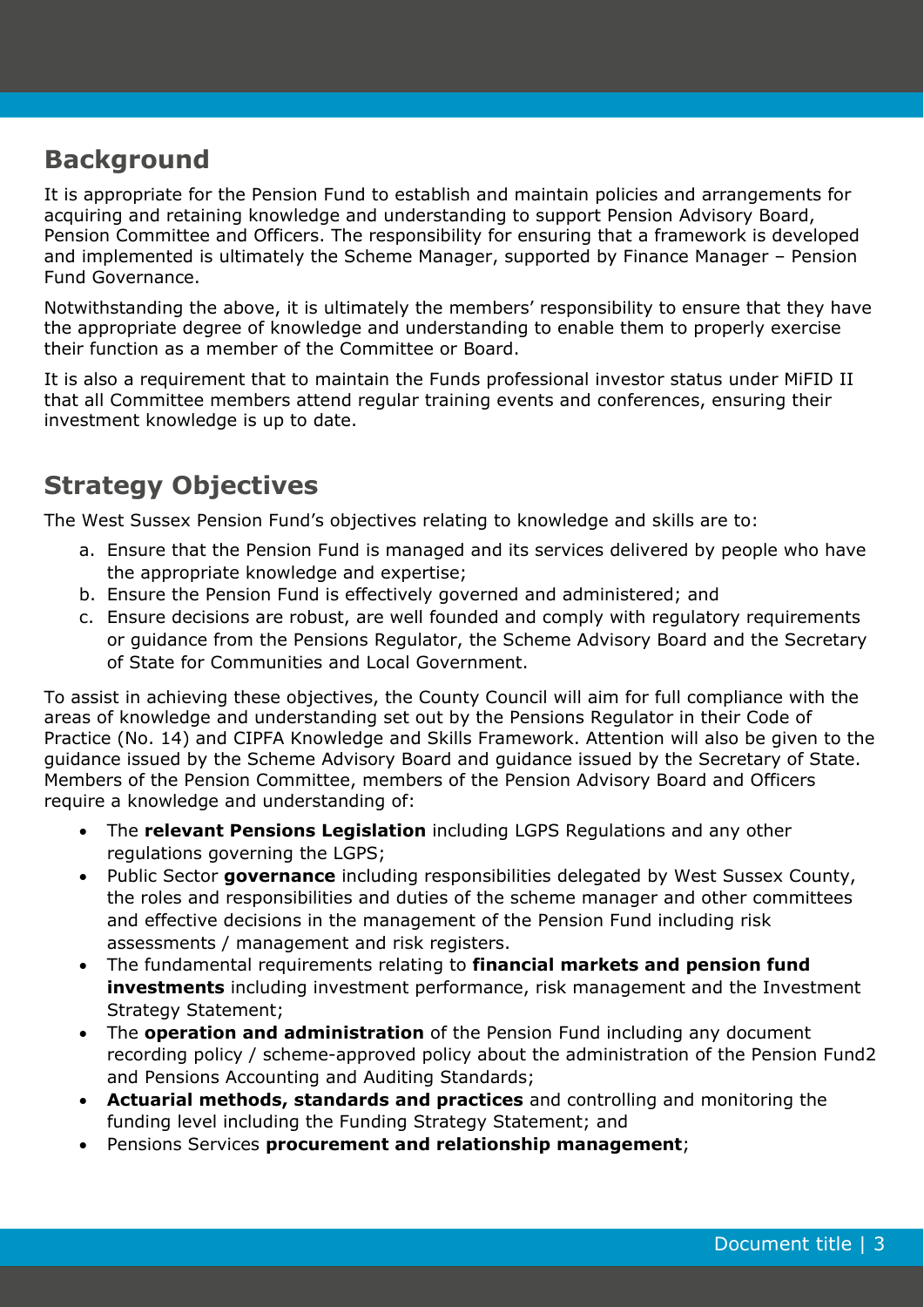Such other matters as may be prescribed.

To support this, members of the Pension Committee, members of the Pension Advisory Board and Officers will:

- Have their knowledge measured and assessed;
- Receive appropriate training to fill any knowledge gaps identified; and
- Seek to maintain their knowledge.

Further details on how this will be achieved are set out in the next section (Delivery of Training).

Given the importance of the roles of Chairman of the Pension Committee and Chairman of the Pension Advisory Board in leading and shaping the direction of their respective bodies, it is expected that they will both be able to demonstrate an additional level of knowledge and skills to that required by the other members of the Pension Committee and Pension Advisory Board.

## **How the strategy meets West Sussex Pension Fund objectives**

The strategy meets the following objectives of the West Sussex Pension Fund as set out in the Business Plan –

- Have robust governance arrangements in place, to facilitate informed decision making, supported by appropriate advice, policies and strategies, whilst ensuring compliance with appropriate legislation and statutory guidance;
- Manage the Fund in a fair and equitable manner, having regard to what is in the best interest of the Fund's stakeholders, particularly the scheme members and employers;
- Ensure the relevant stakeholders responsible for managing, governing and administering the Fund, understand their roles and responsibilities and have the appropriate skills and knowledge to ensure those attributes are maintained in a changing environment;
- Continually monitor and measure clearly articulated objectives through business planning; and
- Continually monitor and manage risk, ensuring the relevant stakeholders are able to mitigate risk where appropriate.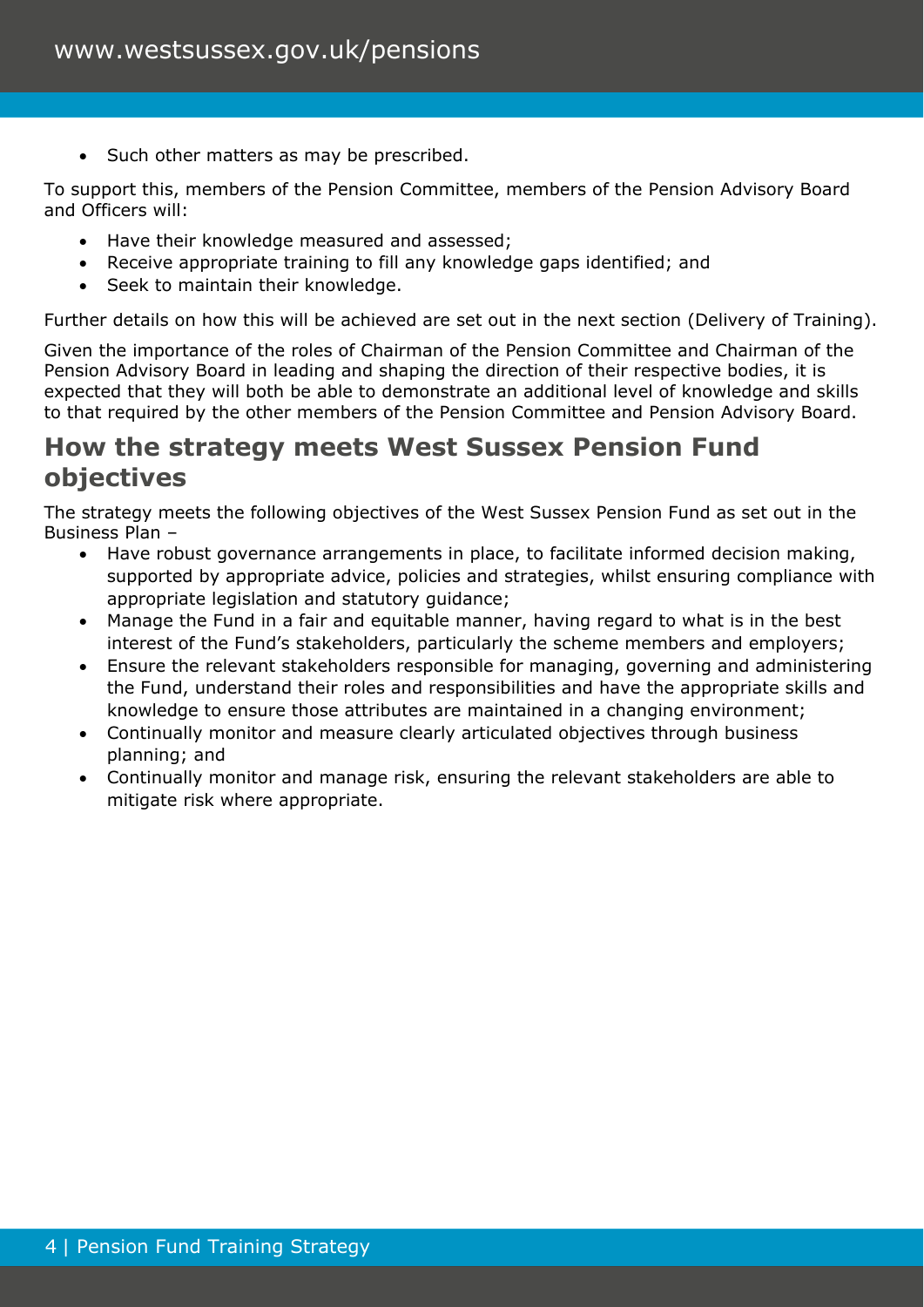# **Delivery of Training**

### **Training Plans and Resources**

To be effective, training must be recognised as a continual process and will be centred on three key points –

- The individual;
- The general pensions environment;
- Coping with change and current talking points.

All members and officers should commit sufficient time in their learning and development and be aware of their responsibilities immediately when they take up their position.

Members of the Pension Committee, members of the Pension Advisory Board and Officers will have their knowledge measured and assessed at least annually via a questionnaire.

Training plans will be developed by officers at least on an annual basis following a review of the above assessments to ensure as far as possible individual members receive appropriate training to fill any knowledge gaps identified. These will be updated as required taking account of the identification of any knowledge gaps, changes in legislation, key events (e.g. the triennial valuation) and receipt of updated guidance. However it is recognised that a rigid training plan can be detrimental. Learning programmes will therefore be flexible to deliver the appropriate level of detail required.

Members of the Pensions Committee, Pension Advisory Board and Officers will be expected to maintain their knowledge through continuing attendance at training events, reading material and conferences as appropriate.

Consideration will be given to various training resources available in delivering training to the Pension Committee, members of the Pension Advisory Board and officers. These may include but are not restricted to:

| <b>Delivery</b>                                     | <b>Commentary</b>                                                                                                                                                                                                                                                                                                         | Board | <b>Committee</b> | <b>Officers</b> |
|-----------------------------------------------------|---------------------------------------------------------------------------------------------------------------------------------------------------------------------------------------------------------------------------------------------------------------------------------------------------------------------------|-------|------------------|-----------------|
| Induction<br>training                               | This will involve covering the requirements of<br>the training strategy alongside guidance and<br>information on the requirements of their<br>roles.                                                                                                                                                                      | ✓     |                  |                 |
| <b>LGPS Online</b><br>Learning<br>Academy<br>(LOLA) | On line tool covering six modules:<br>An introduction to the LGPS<br>$\bullet$<br>LGPS Governance & Oversight Bodies<br>$\bullet$<br>Administration and Fund Management<br>$\bullet$<br><b>Funding and Actuarial Matters</b><br>Investments<br><b>Current Issues</b><br>It is expected that all modules are<br>completed. |       |                  |                 |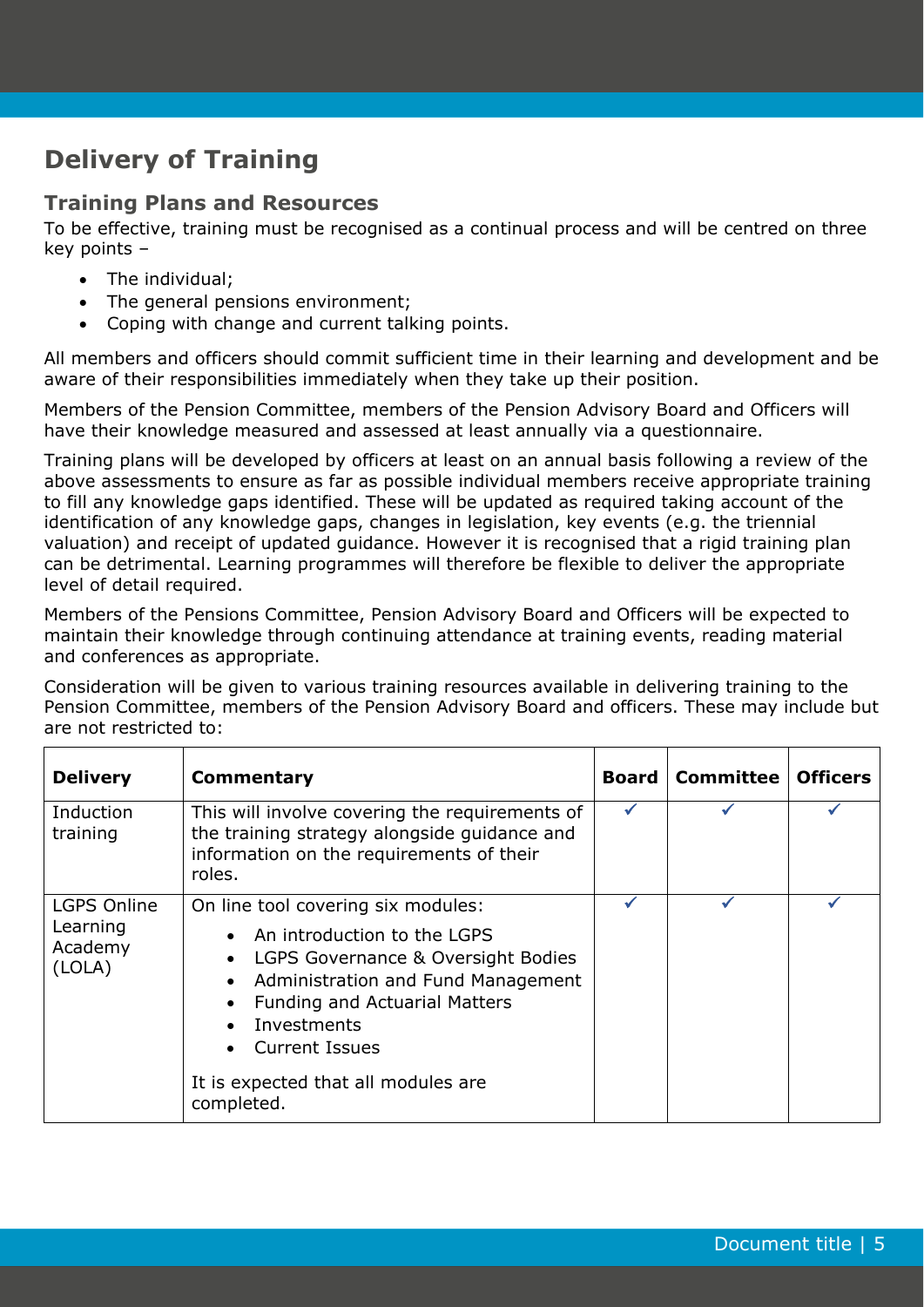| <b>Delivery</b>                                             | <b>Commentary</b>                                                                                                                                                                                                                                                                                                                                                                                                                                                                                                                                                                                                                                                                                                                                                                                                                                                                                                                                       | <b>Board</b> | <b>Committee</b> | <b>Officers</b> |
|-------------------------------------------------------------|---------------------------------------------------------------------------------------------------------------------------------------------------------------------------------------------------------------------------------------------------------------------------------------------------------------------------------------------------------------------------------------------------------------------------------------------------------------------------------------------------------------------------------------------------------------------------------------------------------------------------------------------------------------------------------------------------------------------------------------------------------------------------------------------------------------------------------------------------------------------------------------------------------------------------------------------------------|--------------|------------------|-----------------|
| The Pension<br>Regulator's e-<br>learning<br>programme      | On line tool covering eight short modules:<br>Conflicts of Interests;<br>$\bullet$<br>Managing Risk and Internal Controls;<br>Maintaining Accurate Member Data;<br>٠<br>Maintaining Member Contributions;<br>$\bullet$<br>Providing Information to Members<br>$\bullet$<br>and Others;<br>Resolving Internal Disputes;<br>$\bullet$<br>Reporting Breaches of the Law:<br>Pension Scams.<br>The toolkit is designed specifically with<br>Pension Advisory Board members in mind but<br>the material covered is of equal relevance to<br>members of the Pension Committee and<br>Officers.<br>It is expected that all modules are<br>completed.                                                                                                                                                                                                                                                                                                           | ✓            |                  |                 |
| Attending<br>courses,<br>seminars and<br>external<br>events | Notification of appropriate training events will<br>be sent on receipt and a log will be included<br>within the Business Plan updates to each of<br>the relevant meetings.<br>After attendance at an external event,<br>Members and Officers will be asked to<br>provide feedback via a feedback form which<br>will be issued by Officers covering the<br>following points:<br>Their view on the value of the event<br>and the merit, if any, of attendance;<br>A summary of the key learning points<br>$\bullet$<br>gained from attending the event; and<br>Recommendations of any subject<br>matters at the event in relation to<br>which training would be beneficial to<br>other Pension Committee, Pension<br>Advisory Board members or other<br>Officers.<br>This will assist with ensuring relevant training<br>is offered in the future and enable Officers to<br>ensure that the Fund is meeting the<br>requirements of the Pension Regulator. | ✔            |                  |                 |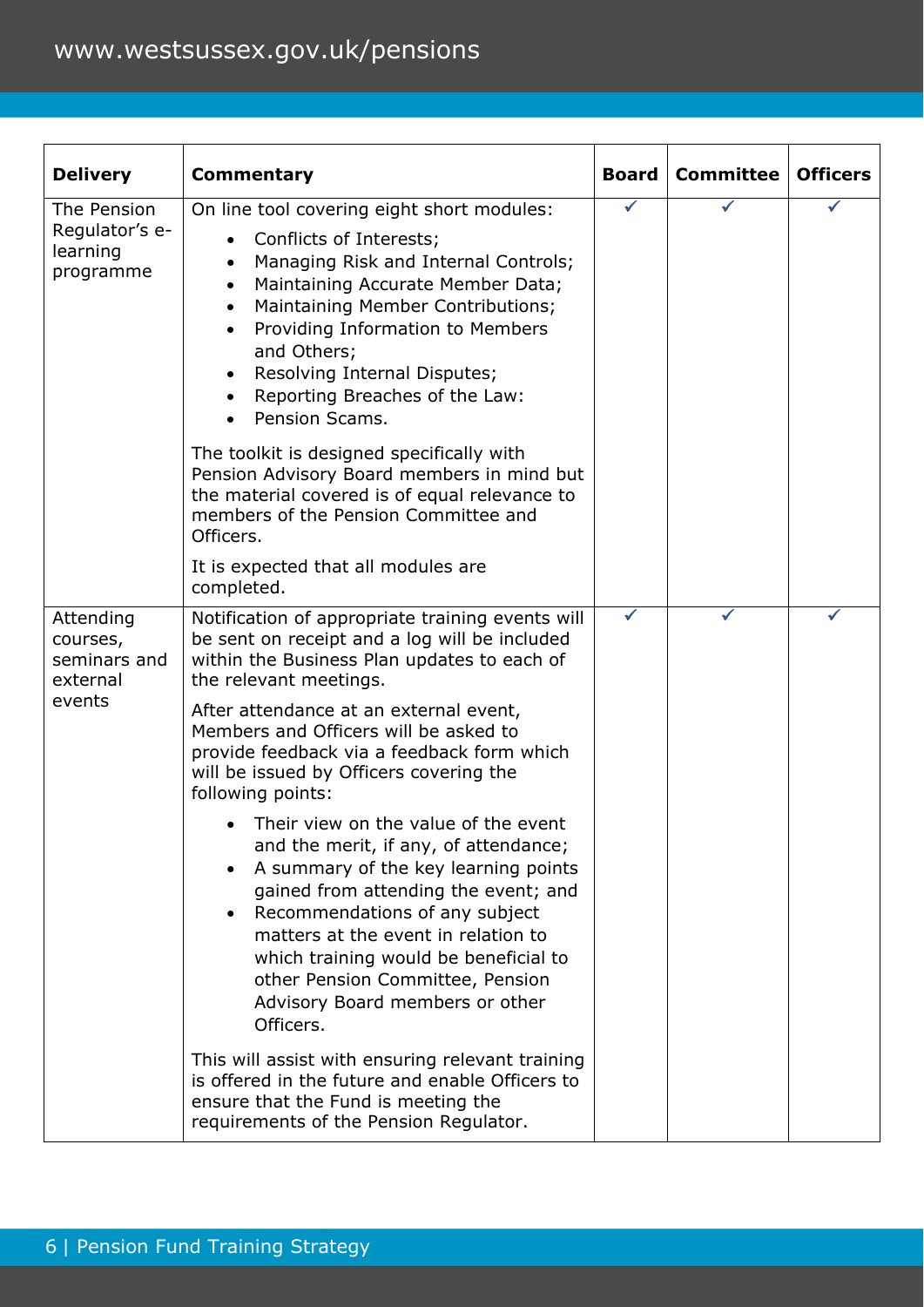| <b>Delivery</b>                                                                                                                                | Commentary                                                                                                                                                                                                                                                        | <b>Board</b> | <b>Committee</b> | <b>Officers</b> |
|------------------------------------------------------------------------------------------------------------------------------------------------|-------------------------------------------------------------------------------------------------------------------------------------------------------------------------------------------------------------------------------------------------------------------|--------------|------------------|-----------------|
| Internally<br>developed<br>training days<br>and pre/post<br>meeting<br>sessions or in<br>collaboration<br>with other<br>Funds or<br>frameworks | Owing to the changing world of pensions, it<br>will also be necessary to have ad hoc training<br>on emerging issues or on a specific subject<br>on which a decision is to be made by the<br>Committee in the near future or is subject to<br>review by the Board. | ✓            |                  |                 |
| Regular<br>updates from<br>officers<br>and/or<br>advisers<br>including<br>circulated<br>reading<br>material                                    | This can be provided as necessary depending<br>on the topical issues arising which the Fund<br>is facing, to ensure up to date knowledge.                                                                                                                         | ✓            |                  |                 |
| Self-<br>improvement<br>and<br>familiarisation<br>with<br>regulations<br>and<br>documents                                                      | Formal training can be used to highlight<br>sources of further information for<br>supplementary reading. Information held on<br>the internet $-$ such as webinars $-$ can be<br>used as a source of further information.                                          |              |                  |                 |
| Training for<br>qualifications<br>from<br>recognised<br>professional<br>bodies (e.g.<br>CIPFA, CIPP,<br>PMI)                                   | As agreed by the Director of Finance,<br>Performance and Procurement, to meet the<br>needs of the service and where necessary in<br>keeping with the requirements of<br>apprenticeship training                                                                   |              |                  |                 |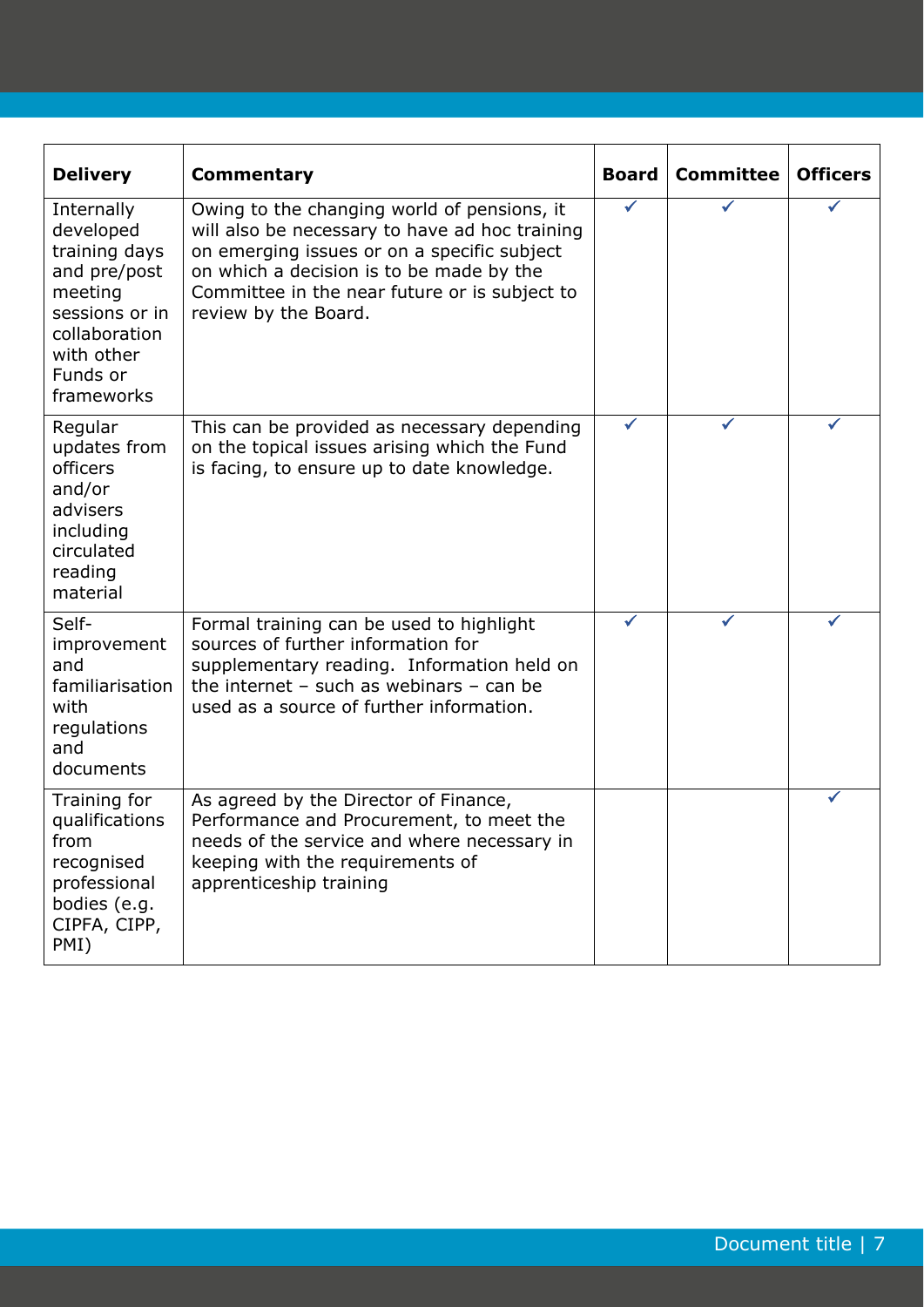# **Risk**

## **Risk Management**

The compliance and delivery of this training strategy is at risk in the event of:

- Frequent changes in membership of the Pension Committee or Pension Advisory Board;
- Poor individual commitment;
- Resources not being available;
- Poor standards of training;
- Inappropriate training plans.

These risks will be monitored by officers within the scope of this training strategy and be reported where appropriate.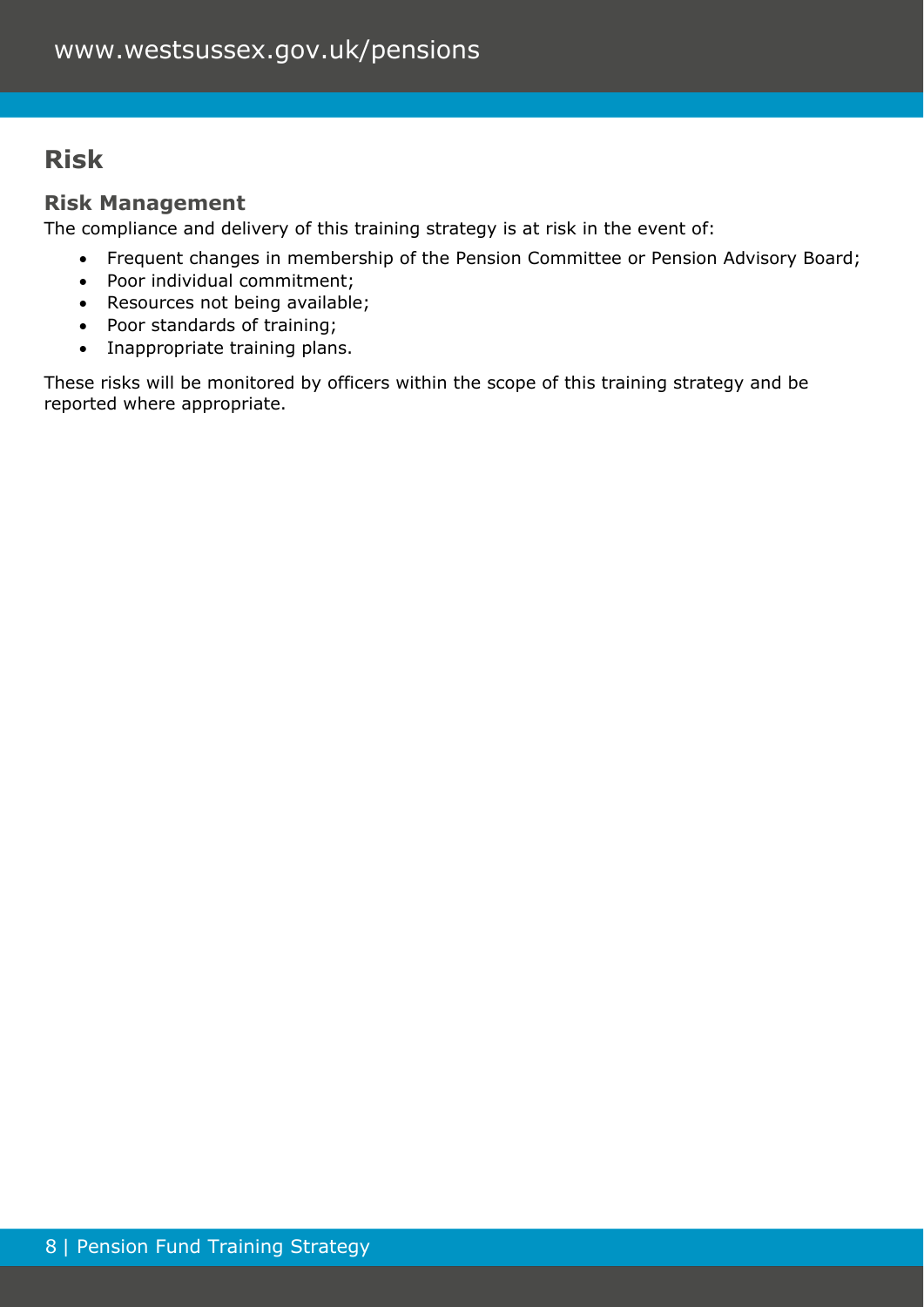## **ANNEX 1**

## **Pension Regulators Area of Knowledge and Understanding**

#### **Legal requirements**

A member of the pension board of a public service pension scheme must be conversant with:

- the rules of the scheme, and
- any document recording policy about the administration of the scheme which is for the time being adopted in relation to the scheme.

A member of a pension board must have knowledge and understanding of:

- the law relating to pensions, and
- any other matters which are prescribed in regulations.

The degree of knowledge and understanding required is that appropriate for the purposes of enabling the individual to properly exercise the functions of a member of the pension board

#### **Practical guidance**

The legislative requirements about knowledge and understanding only apply to pension board members. However, scheme managers should take account of this guidance as it will support them in understanding the legal framework and enable them to help pension board members to meet their legal obligations

Schemes should establish and maintain policies and arrangements for acquiring and retaining knowledge and understanding to support their pension board members. Schemes should designate a person to take responsibility for ensuring that a framework is developed and implemented.

However, it is the responsibility of individual pension board members to ensure that they have the appropriate degree of knowledge and understanding to enable them to properly exercise their functions as a member of the pension board.

#### **Areas of knowledge and understanding required**

Pension board members must be conversant with their scheme rules, which are primarily found in the scheme regulations, and documented administration policies currently in force for their pension scheme. Being 'conversant' means having a working knowledge of the scheme regulations and policies, so that pension board members can use them effectively when carrying out their duties.

They must also have knowledge and understanding of the law relating to pensions (and any other matters prescribed in legislation) to the degree appropriate for them to be able to carry out their role, responsibilities and duties.

In terms of documented administration policies, specific documents recording policy about administration will vary from scheme to scheme. However, the following are examples of administration policies which the regulator considers to be particularly pertinent and would expect to be documented where relevant to a pension scheme, and with which pension board members must therefore be conversant where applicable. This list is not exhaustive and other documented policies may fall into this category: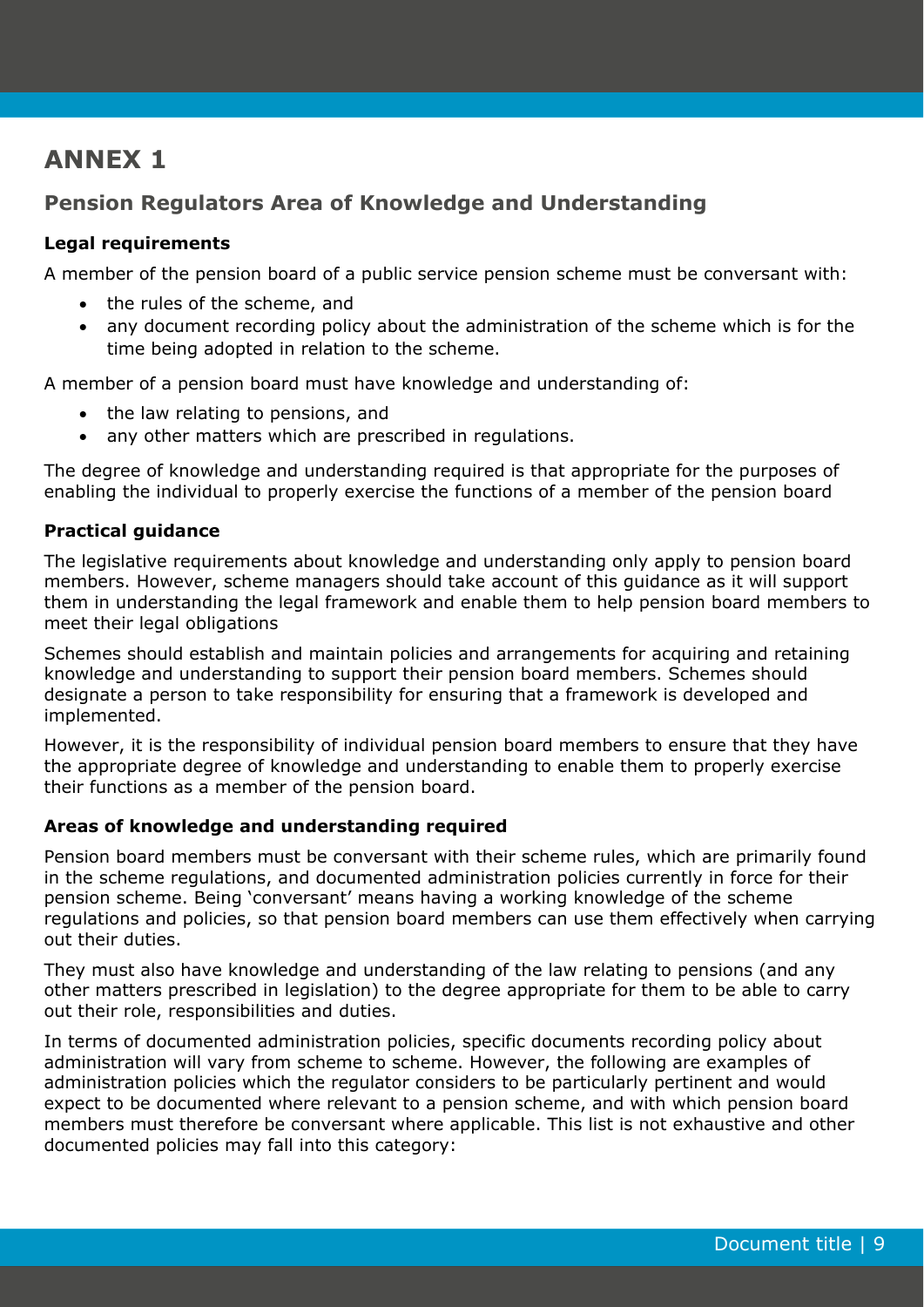- any scheme-approved policies relating to:
	- o conflicts of interest and the register of interests
	- o record-keeping
	- o internal dispute resolution
	- o reporting breaches
	- o maintaining contributions to the scheme
	- o the appointment of pension board members
- risk assessments/management and risk register policies for the scheme
- scheme booklets, announcements and other key member and employer communications, which describe scheme policies and procedures
- the roles, responsibilities and duties of the scheme manager, pension board and individual pension board members
- terms of reference, structure and operational policies of the pension board and/or any sub-committee
- statements of policy about the exercise of discretionary functions
- statements of policy about communications with members and scheme employers
- the pension administration strategy (or equivalent), and
- any admission body strategy (or equivalent)

For pension board members of funded pension schemes, documents which record policy about the administration of the scheme will include those relating to funding and investment matters. For example, where relevant they must be conversant with the statement of investment principles and the funding strategy statement.

Pension board members must also be conversant with any other documented policies relating to the administration of the scheme.

Where DC or DC AVC options are offered, pension board members should also be familiar with the requirements for the payment of member contributions to the providers, the principles relating to the operation of those arrangements, the choice of investments to be offered to members, the provider's investment and fund performance report and the payment schedule for such arrangements.

Schemes should prepare and keep an updated list of the documents with which they consider pension board members need to be conversant. This will enable them to effectively carry out their role. They should make sure that both the list and the documents are available in accessible formats.

#### **Degree of knowledge and understanding required**

The roles, responsibilities and duties of pension boards and their individual members will vary between pension schemes. Matters for which the pension board is responsible will be set out in scheme regulations. Clear guidance on the roles, responsibilities and duties of pension boards and the members of those boards should be set out in scheme documentation.

Schemes should assist individual pension board members to determine the degree of knowledge and understanding that is sufficient for them to effectively carry out their role, responsibilities and duties as a pension board member.

Pension board members must have a working knowledge of their scheme regulations and documented administration policies. They should understand their scheme regulations and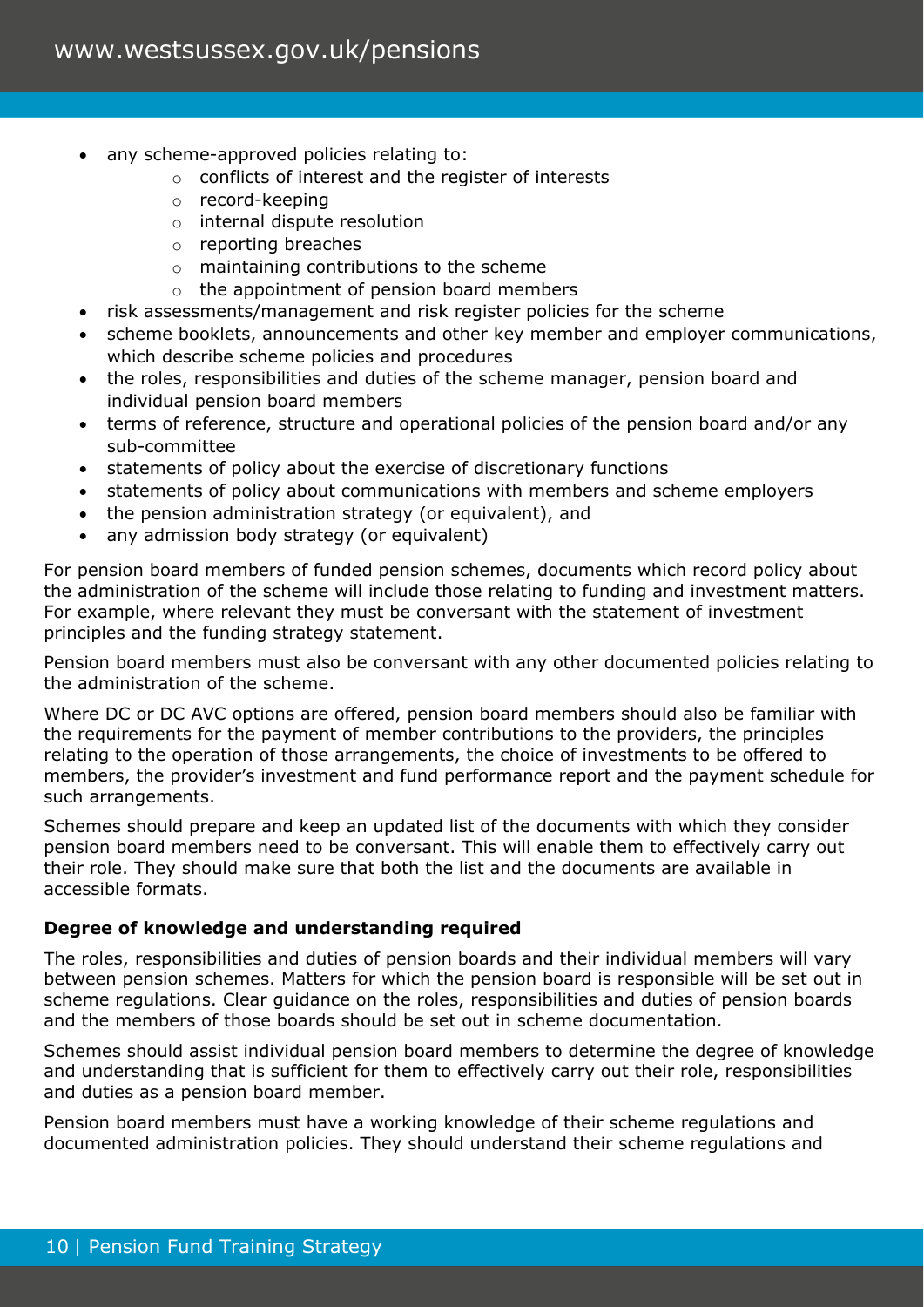policies in enough detail to know where they are relevant to an issue and where a particular provision or policy may apply.

Pension board members must have knowledge and understanding of the law relating to pensions (and any other prescribed matters) sufficient for them to exercise the functions of their role. Pension board members should be aware of the range and extent of the law relating to pensions which applies to their scheme, and have sufficient understanding of the content and effect of that law to recognise when and how it impacts on their responsibilities and duties.

Pension board members should be able to identify and where relevant challenge any failure to comply with:

- the scheme regulations
- other legislation relating to the governance and administration of the scheme
- any requirements imposed by the regulator, or
- any failure to meet the standards and expectations set out in any relevant codes of practice issued by the regulator.

Pension board members' breadth of knowledge and understanding should be sufficient to allow them to understand fully and challenge any information or advice they are given. They should understand how that information or advice impacts on any issue or decision relevant to their responsibilities and duties.

Pension board members of funded pension schemes should ensure that they have the appropriate degree of knowledge and understanding of funding and investment matters relating to their scheme to enable them to effectively carry out their role. This includes having a working knowledge of provisions in their scheme regulations and administration policies that relate to funding and investment, as well as knowledge and understanding of relevant law relating to pensions.

All board members should attain appropriate knowledge so that they are able to understand the relevant law in relation to their scheme and role. The degree of knowledge and understanding required of pension board members may vary according to the role of the board member, as well as the expertise of the board member. For example, a board member who is also a pensions law expert (for instance, as a result of their day job) should have a greater level of knowledge than that considered appropriate for board members without this background.

#### **Acquiring, reviewing and updating knowledge and understanding**

Pension board members should invest sufficient time in their learning and development alongside their other responsibilities and duties. Schemes should provide pension board members with the relevant training and support that they require. Training is an important part of the individual's role and will help to ensure that they have the necessary knowledge and understanding to effectively meet their legal obligations.

Newly appointed pension board members should be aware that their responsibilities and duties as a pension board member begin from the date they take up their post. Therefore, they should immediately start to familiarise themselves with the scheme regulations, documents recording policy about the administration of the scheme and relevant pensions law. Schemes should offer pre-appointment training or arrange for mentoring by existing pension board members. This can also ensure that historical and scheme specific knowledge is retained when pension board members change.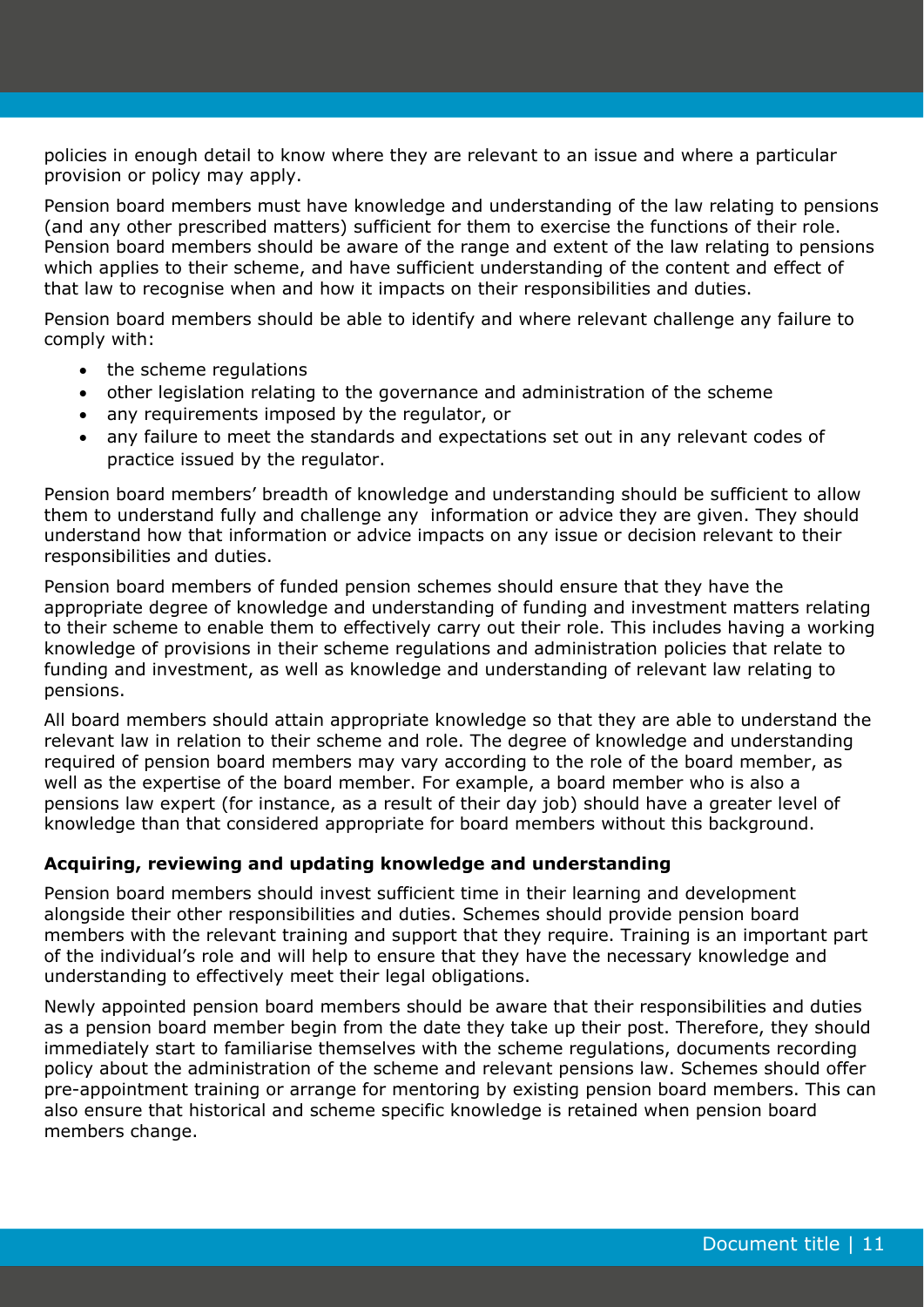Pension board members should undertake a personal training needs analysis and regularly review their skills, competencies and knowledge to identify gaps or weaknesses. They should use a personalised training plan to document and address these promptly.

Learning programmes should be flexible, allowing pension board members to update particular areas of learning where required and to acquire new areas of knowledge in the event of any change. For example, pension board members who take on new responsibilities will need to ensure that they gain appropriate knowledge and understanding relevant to carrying out those new responsibilities.

The regulator will provide an e-learning programme to help meet the needs of pension board members, whether or not they have access to other learning. If schemes choose alternative learning programmes they should be confident that those programmes:

- cover the type and degree of knowledge and understanding required
- reflect the legal requirements, and
- are delivered within an appropriate timescale.

#### **Demonstrating knowledge and understanding**

Schemes should keep appropriate records of the learning activities of individual pension board members and the board as a whole. This will help pension board members to demonstrate steps they have taken to comply with legal requirements and how they have mitigated risks associated with knowledge gaps. A good external learning programme will maintain records of the learning activities of individuals on the programme or of group activities, if these have taken place.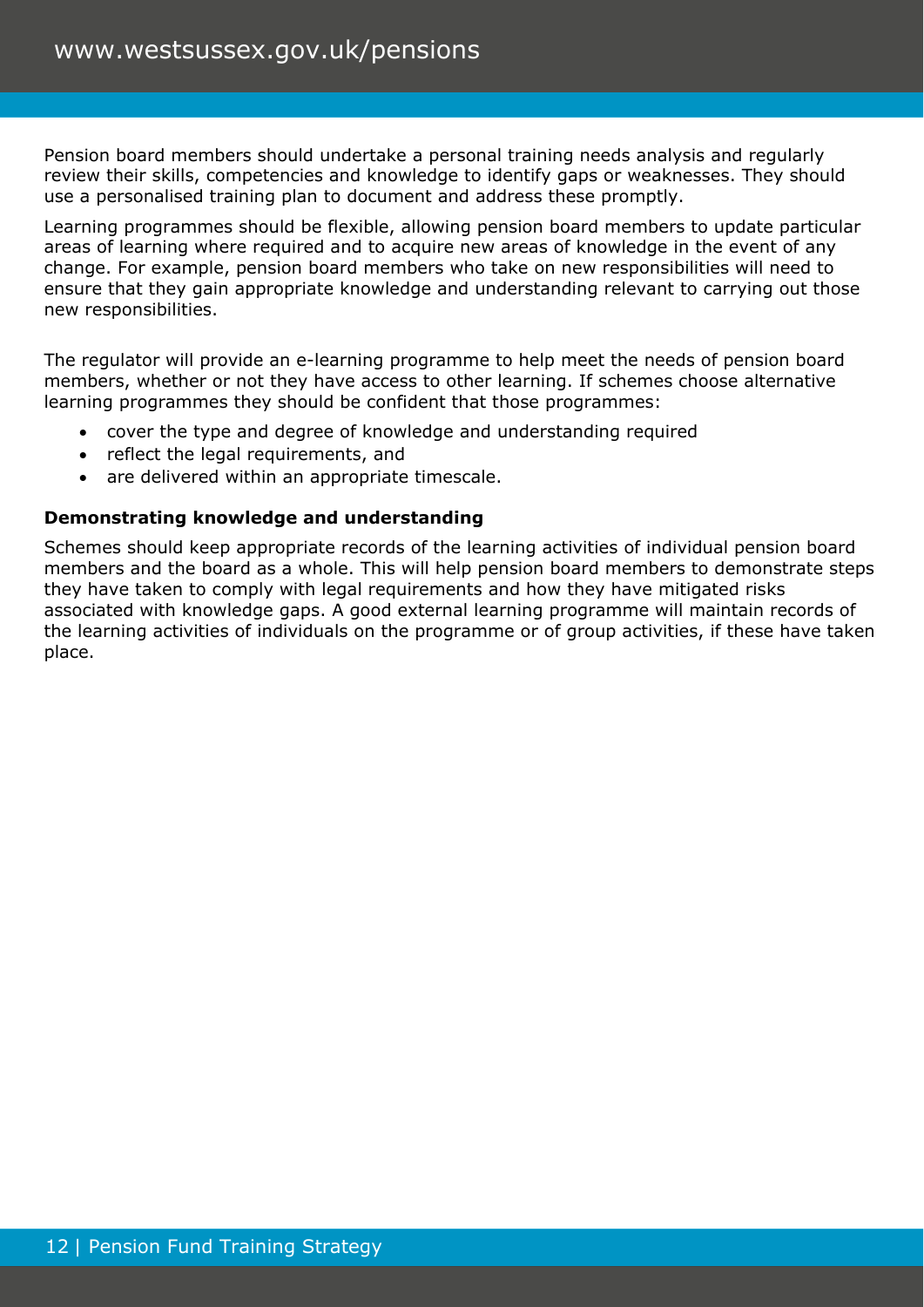# **ANNEX 2**

## **CIPFA Requirements**

#### **CIPFA Knowledge and Skills Framework**

In January 2010 CIPFA launched technical guidance for Elected Representatives on s101 Pension Committees and non-executives in the public sector within a knowledge and skills framework. The framework covers six areas of knowledge identified as the core requirements:

- Pensions legislative and governance context;
- Pension accounting and auditing standards;
- Financial services procurement and relationship development;
- Investment performance and risk management;
- Financial markets and products knowledge; and
- Actuarial methods, standards and practice.

The Knowledge and Skills Framework sets the skills required for those responsible for pension scheme financial management and decision making under each of the above areas in relation to understanding and awareness of regulations, workings and risk in managing LGPS funds.

#### **Local Pension Boards: A Technical Knowledge and Skills Framework**

In August 2015 CIPFA extended the Knowledge and Skills Framework to specifically include members of Local Pension Boards, albeit there exists an overlap with the original Framework. The Framework identifies the following areas as being key to the understanding of local pension board members;

- Pensions Legislation;
- Public Sector Pensions Governance;
- Pensions Administration;
- Pensions Accounting and Auditing Standards;
- Pensions Services Procurement and Relationship Management;
- Investment Performance and Risk Management;
- Financial markets and product knowledge;
- Actuarial methods, standards and practices.

#### **CIPFA's Code of Practice on Public Sector Pensions Finance, Knowledge and Skills (the "Code of Practice")**

CIPFA's Code of Practice, issued in 2013, embeds the requirements for the adequacy, acquisition, retention and maintenance of appropriate knowledge and skills required. It recommends (amongst other things) that LGPS administering authorities:

- formally adopt the CIPFA Knowledge and Skills Framework in its knowledge and skills
- ensure the appropriate policies and procedures are put in place to meet the requirements of the Framework (or an alternative training programme);
- publicly report how these arrangements have been put into practice each year

The West Sussex Pension Fund fully supports the intentions behind CIPFA's Code of Practice and has agreed to formally adopt its principles. This training strategy formally sets out the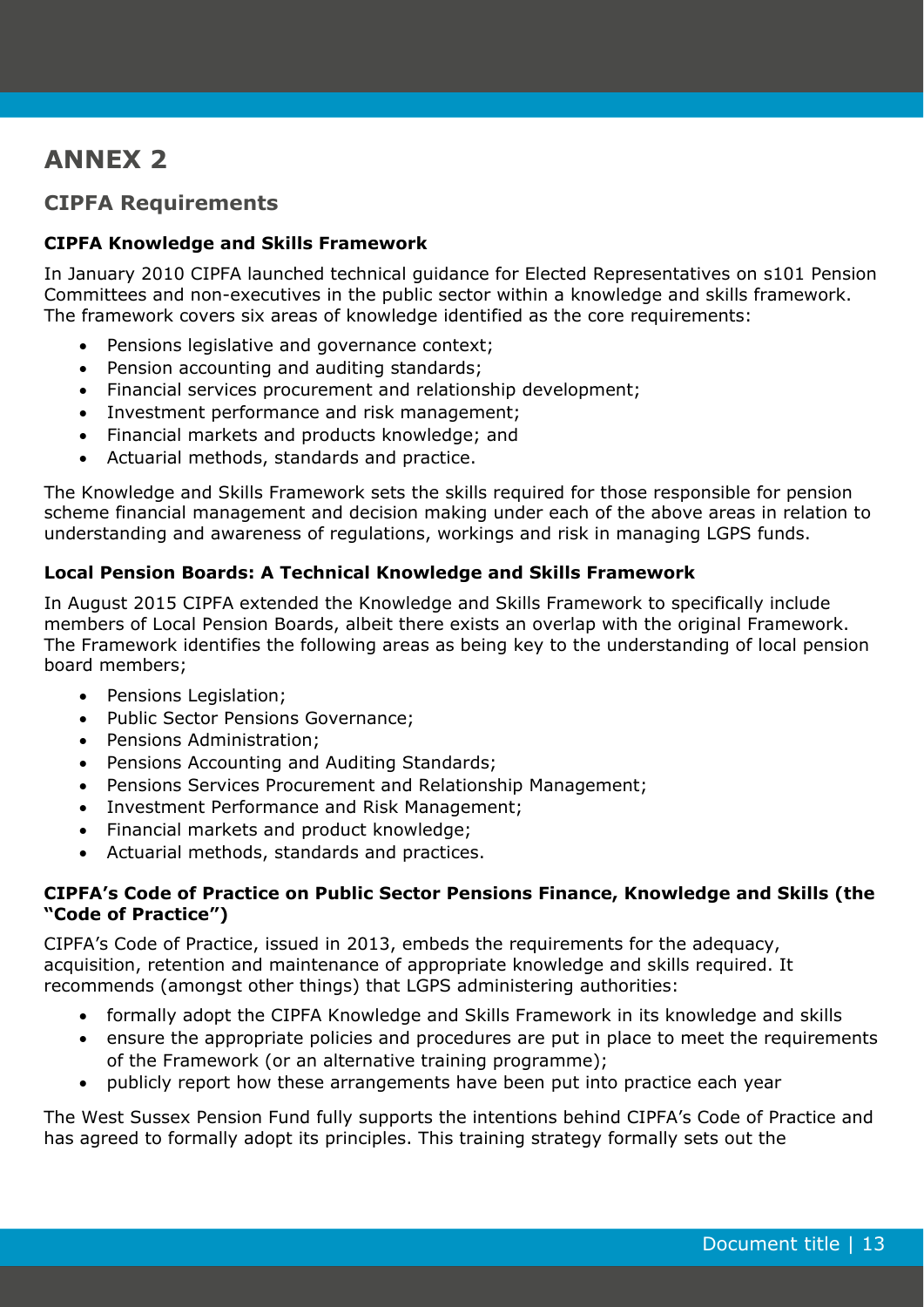arrangements the West Sussex Pension Fund will take in order to comply with the principles of the Code of Practice.